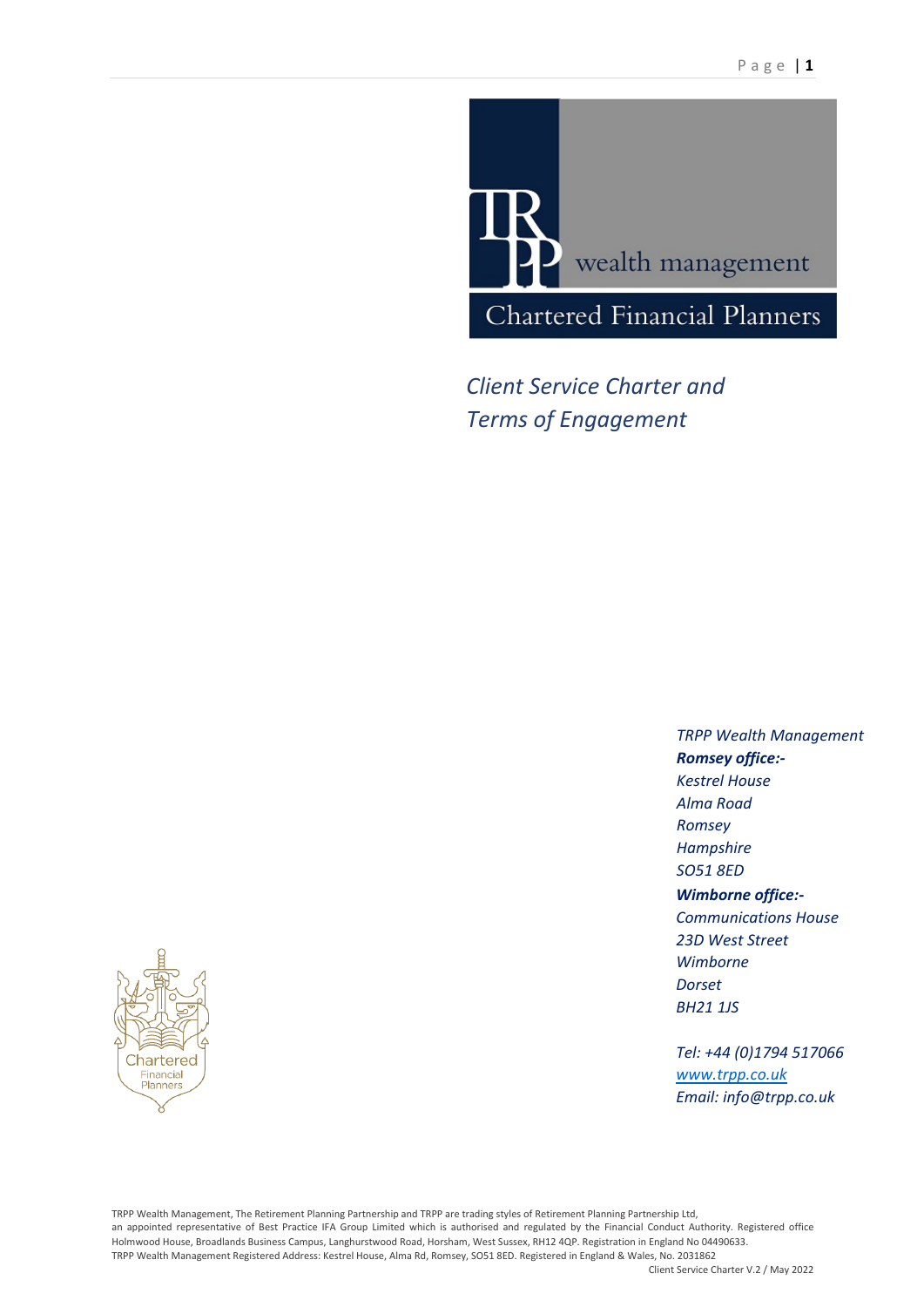## *Contents*

| 1. Examples of client profile<br>2. How we work<br>3. How we are paid<br>4. Ongoing service levels | <b>Service Proposition</b> |
|----------------------------------------------------------------------------------------------------|----------------------------|
| 5. Terms of engagement<br>6. Client declaration                                                    |                            |

#### *Introduction*

This document is aimed at providing you with a brief overview of our firm and to introduce our services to you in more detail, from which you may then select the service and remuneration package that best suits your needs. We will discuss this with you so that you fully understand what is offered and how it will benefit you. Should you have any questions on any element of this please do not hesitate to ask us.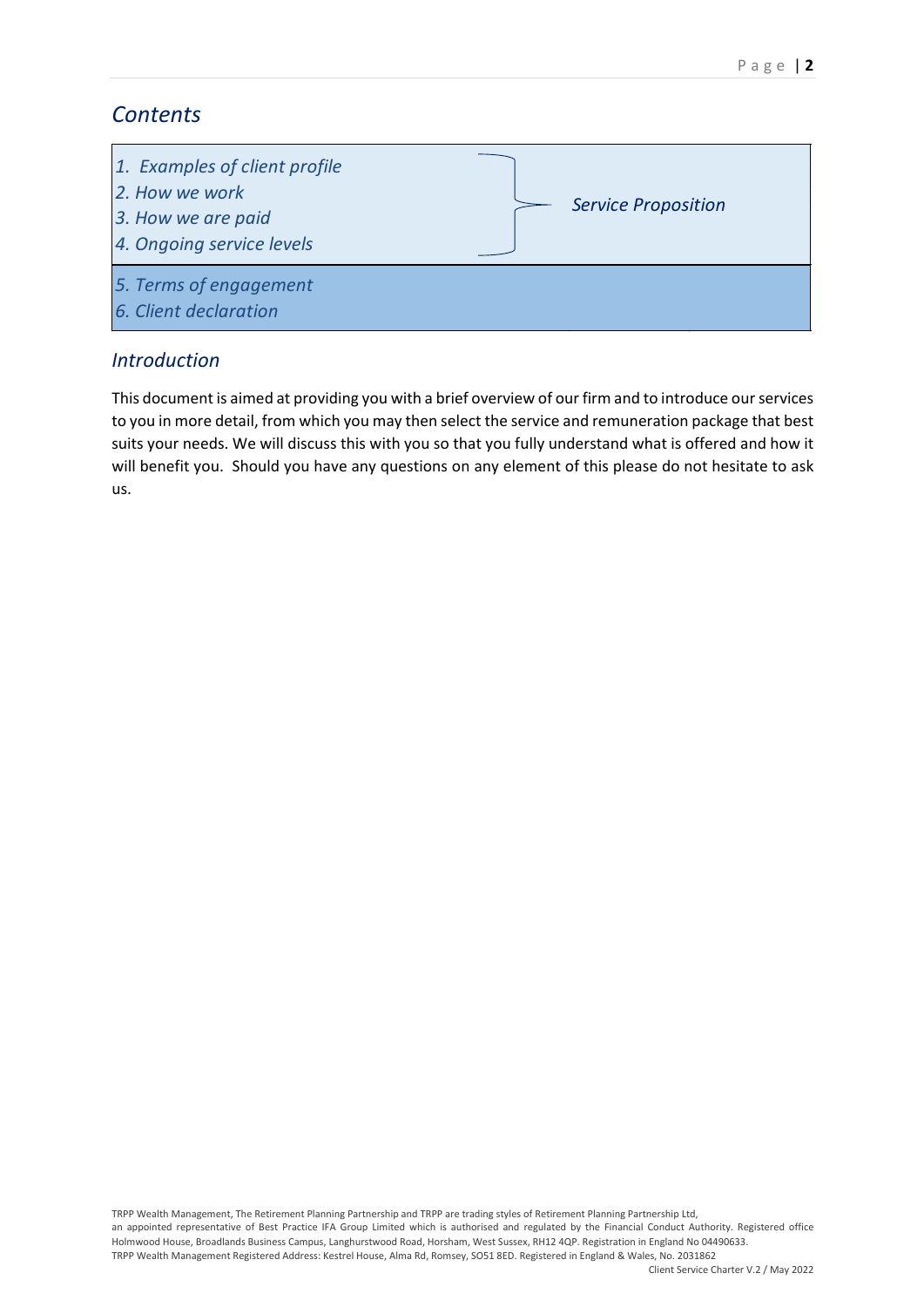## *1. Example Client Profiles*

Our clients will often, but not exclusively, be defined in one of these broad areas, which are:

- *Planning for retirement*
- *Lump sum investment for Growth and/or Income*
- *Reducing Inheritance tax liability*
- *Divorce and Family Law*
- *Protection*

### *Planning for retirement*

- *Accumulation phase* the main focus is to build wealth for income and capital needs at and in retirement
- *Focus on future* clients between 45 and 50 and up to 5 years to planned retirement age, who are more serious about retirement planning, benefitting from cash flow modelling to determine future goals
- *Approach to retirement* clients within 5 years of planned retirement age preparing to access retirement benefits and wanting to understand the options available to them
- *Retirement (Decumulation) phase* client in partial or full retirement requiring guidance and advice about the most effective way to access income and capital to fulfil their retirement objectives

### *Lump sum investment for Growth and/or Income*

- *Individuals* seeking to achieve growth and / or income based on agreed objectives and risk strategies
- *Trusts and Attorneys* guidance and advice for trustees and attorneys about risk management and appropriate management of income and capital to satisfy the terms of the trust and requirements of beneficiaries or vulnerable individuals
- *Corporate* assisting business owners in investing retained capital to achieve set objectives

### *Reduce Inheritance tax liability*

• *Inheritance tax planning service* – aimed to reduce a potential inheritance tax bill using exemptions, reliefs, trust planning or to set up Life Assurance to cover the liability

#### *Divorce and Family Law*

• As one of the most experienced firms in family law in the area TRPP is a specialist in helping clients and lawyers through the divorce process in a fair, cost effective and straightforward manner, with particular expertise on sharing pension assets

### *Protection*

• Protection planning provides the foundation to financial planning whether that is protecting your family or business by insuring your lives against unforeseen events. We will make you aware of the appropriate cover you should consider having in place as part of our service to you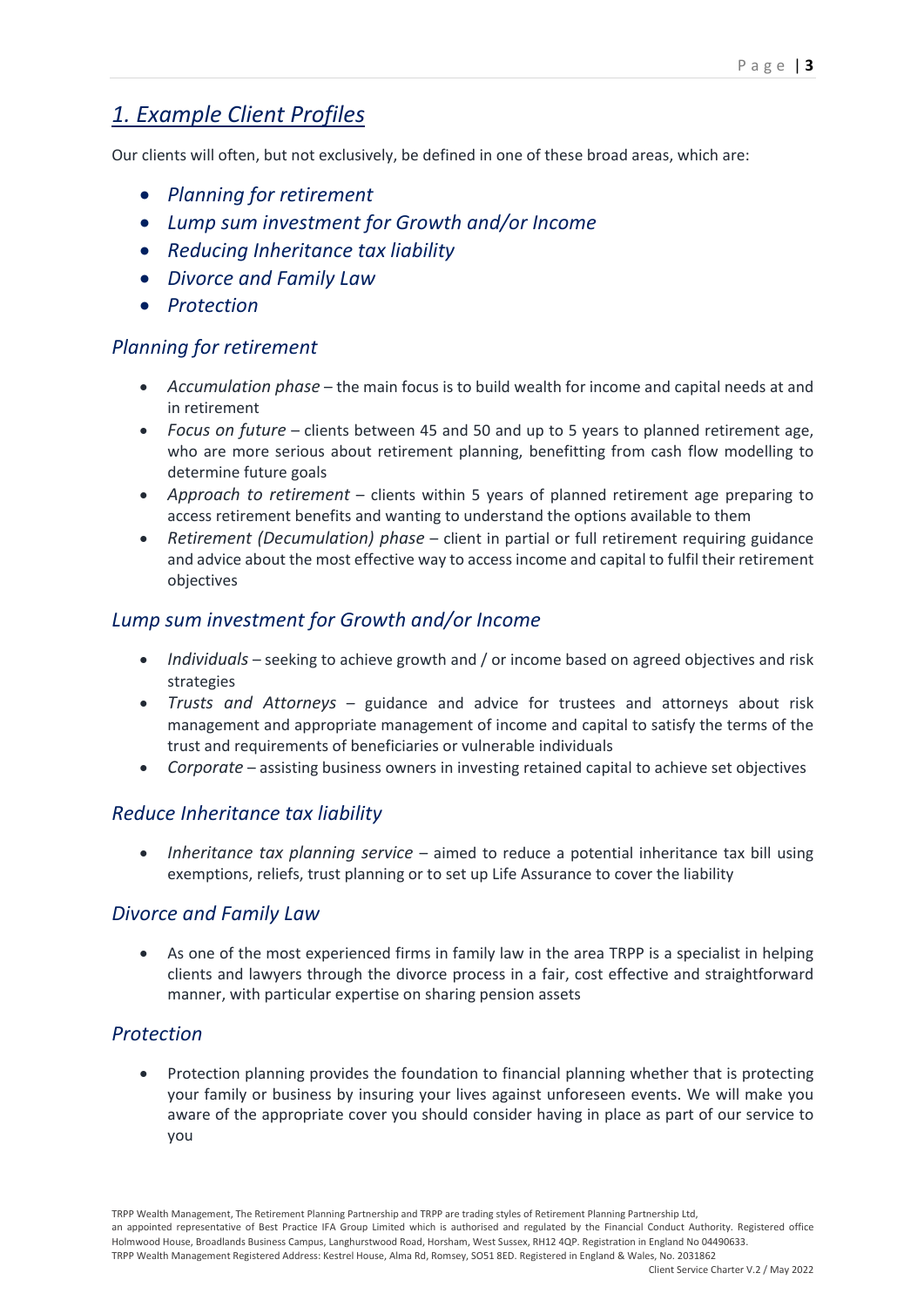# *2. How we work*

TRPP Wealth Management is a firm of Chartered Financial Planners offering independent financial advice.

This means we have the expertise to provide the right solution for you, and the scope to consider the whole of the financial market before making any recommendations.

As a result, you receive advice which is tailored to your requirements and is not limited to certain areas or influenced by the products from particular companies.

The areas we can advise on include Pensions, Investments, Protection, Long Term Care and Annuities.

For further details please refer to our website <https://www.trpp.co.uk/about-us/how-it-works/>

#### *Initial discussion*

We start by offering an initial discussion, at our expense, about why you are seeking advice and how we might be able to help. During this discussion we take time to understand your needs and objective and explain our services to you, and you can ask questions and get to know us better.

We understand that trust is integral when you are choosing a financial adviser. You can be assured that TRPP is a friendly, professional team and we pride ourselves on great relationships and service for our clients.

This discussion and all of our meetings may be carried out face to face, via web meeting or telephone conference. All of our discussions and any information that you share with us is dealt with in the strictest of confidence.

### *Tailored advice*

If you wish to become a client of TRPP, our next step is to obtain detailed information about your financial and personal circumstances. This is vital to ensure that any advice we give is right for you and we are not overlooking anything of importance.

We will then set out the cost for our advice in writing to you, with full details of the services we will provide, before making recommendations on the matters you need our help with.

### *Research and Analysis*

Should you decide to proceed, further to our initial meeting, we will ask you to formalise your permission for us to commence chargeable work for you by signing **this Agreement**. At this stage, we will begin to undertake the process of thoroughly analysing your current position based on our extensive knowledge of financial markets, and diligently researching potential solutions for your needs.

Should we need to consult with any professional advisers or financial services providers with whom you have an agreement, we will ask for your express consent to do so.

### *Report Preparation*

When we have all the information we require, a Financial Planning Report will be compiled to paint a clear picture of your current position and outline a clear and thoroughly researched recommendation for the solution we believe to be in your best interests. We will arrange to meet with you to discuss our recommendations and fully explain our Report step-by-step. You are free to take the report away and give it due consideration before agreeing to move forward to the next stage.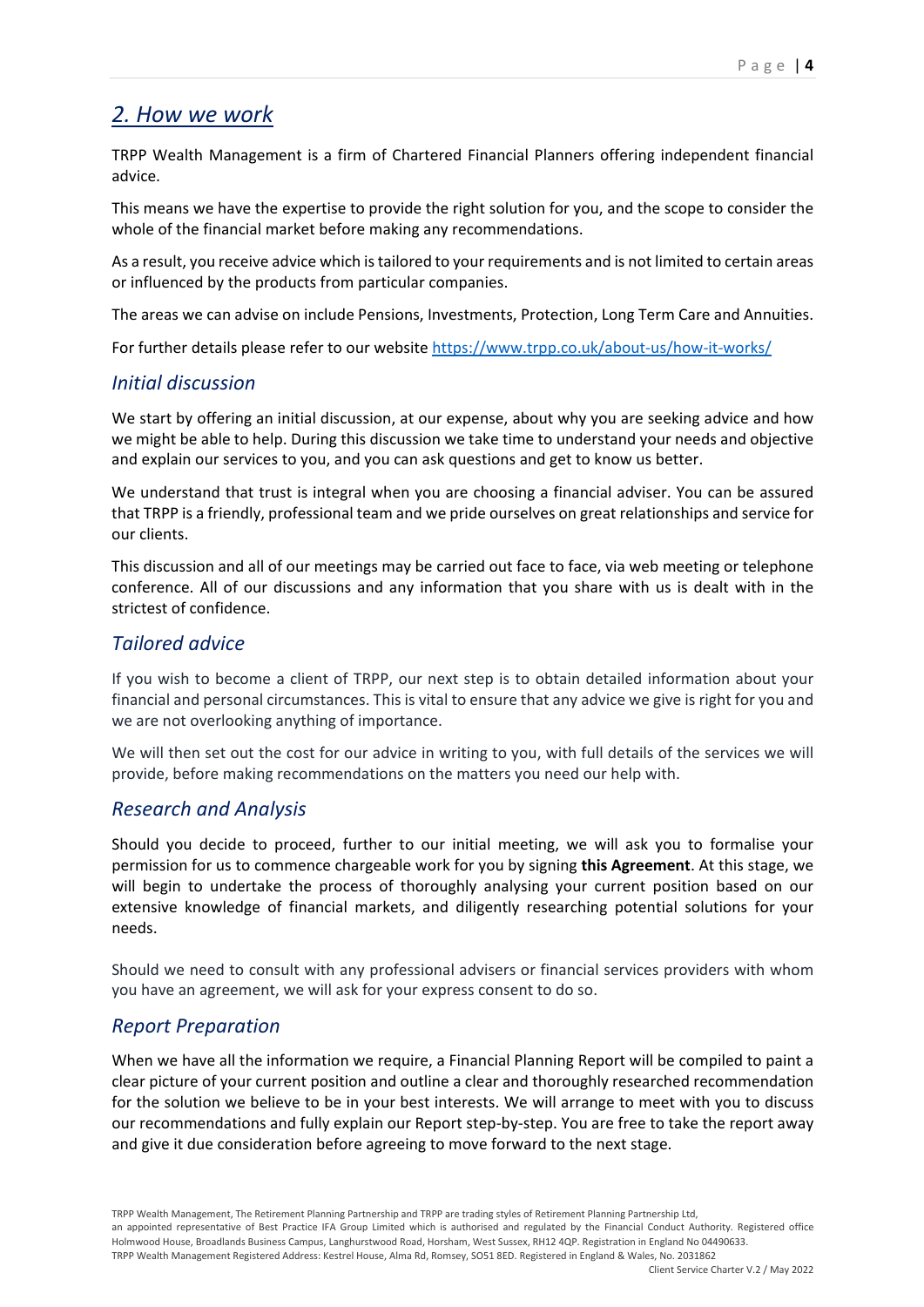### *Implementation*

Once you feel that you are in a position to make a fully informed decision to proceed, and you have given us your consent to do so, we will begin the process of implementing our recommendations. We will assist you in completing all of the relevant forms and ensuring your applications are processed by the relevant investment houses and providers in a timely manner.

#### *Keeping plans on track*

Sometimes you may only need a one-off piece of advice. But if you need longer term advice, for example in relation to investments or pension planning, we will also agree with you the basis of our review service.

Importantly, all of our communications will be clear about the services we will deliver, the cost involved and why they are needed – so you can understand and assess the value of the advice you are receiving.

At TRPP we aim to become your primary source of professional advice. We have strong relationships with other professionals, such as solicitors and accountants, to whom we can refer you if you need advice which we are not able to provide.

#### *Discretionary Management Facility*

Where suitable, we may recommend a third-party discretionary fund management (DFM) service to run your investments on a discretionary basis. This means that your portfolio will run in real time as there is no need to advise you every time an underlying change needs to be made. The obvious benefit of this approach is that trading can be done easily and efficiently and dealing charges will, in most cases be reduced.

TRPP has direct agreements in place with selected Discretionary Fund Managers (DFMs) some of which are as '*Agent as Client'* and some '*Agent of Client'*. In instances whereby we make a recommendation for a DFM service, we will confirm the contractual arrangement in place.

Where the recommendation is for an *Agent as Client* service, by agreeing to these terms, you are authorising TRPP to act as your agent and on your behalf in implementing an agreed discretionary management service. This authority includes acting, generally, in relation to the management of your money and specifically entering into discretionary investment management agreements and giving instructions in connection with investment mandates offered by discretionary managers. As the DFM has no direct contractual relationship with you, the investor, you may have no direct recourse against the DFM via the Financial Ombudsman Service (FOS) in the event of a complaint. This does not remove your right to refer complaints to the FOS, only the method by which any complaint is pursued. You can find more information in relation to how to make a complaint, within the complaint section.

Where the recommendation is for an *Agent of Client* service, by agreeing to these terms, you are authorising TRPP to intermediate on your behalf to implement an agreed discretionary management service. For the provision of the DFM service, there will be a direct contractual relationship between you and the DFM for the provision of services and the DFM will recognise you as their customer. In this contractual arrangement you will be able to raise an investment complaint to the DFM in accordance with the provisions within the contract with you.

Where our recommendation includes a DFM service we will inform you of the additional fees payable.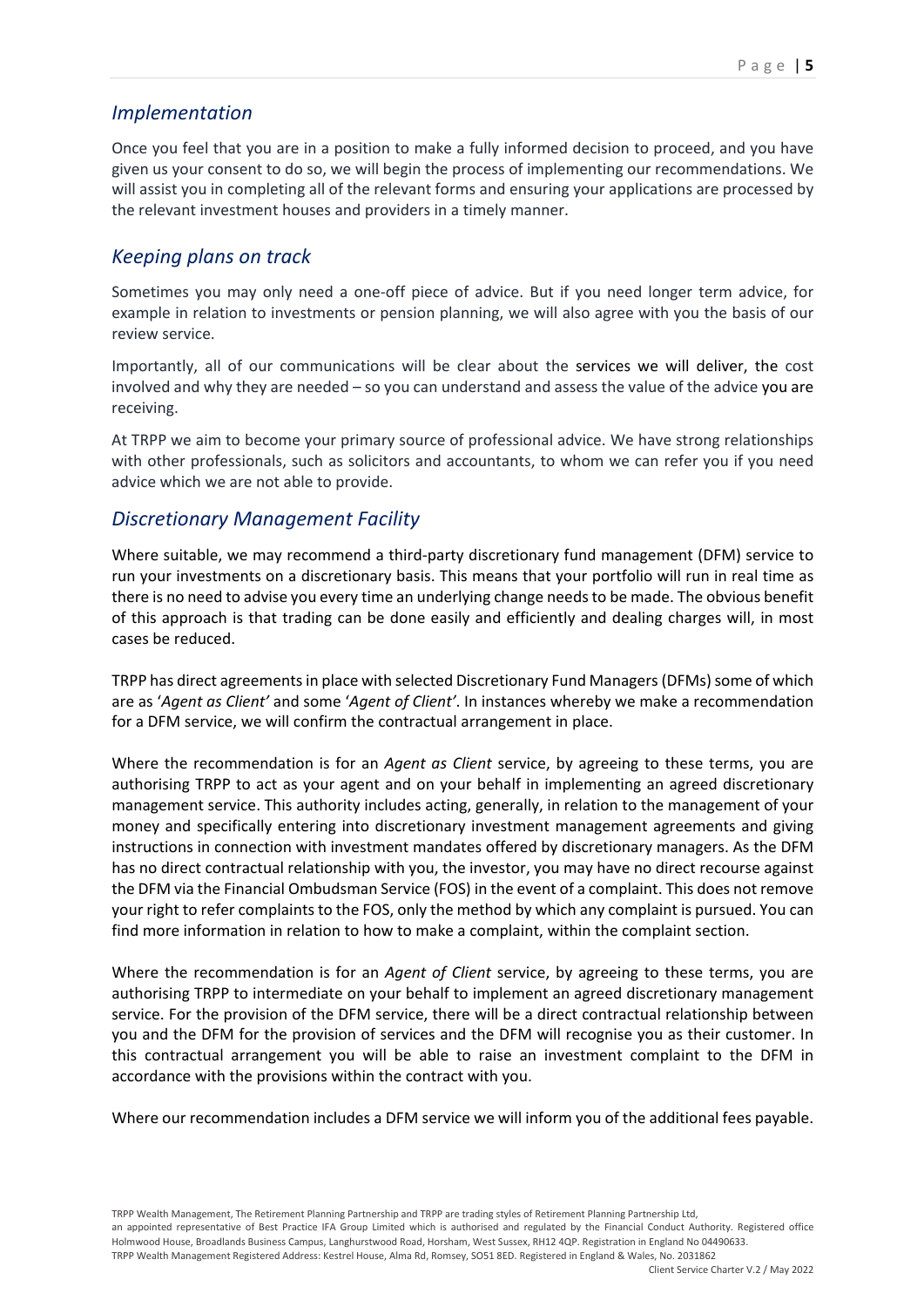Our work typically includes:

- Undertaking appropriate due diligence and recommending a Discretionary Fund Manager (DFM) service that we believe best meets your needs and objectives.
- Where applicable, attending initial meetings with you and the DFM and ensuring that your relationship with the DFM is established correctly. *This will not be applicable where the service offered is a model portfolio service.*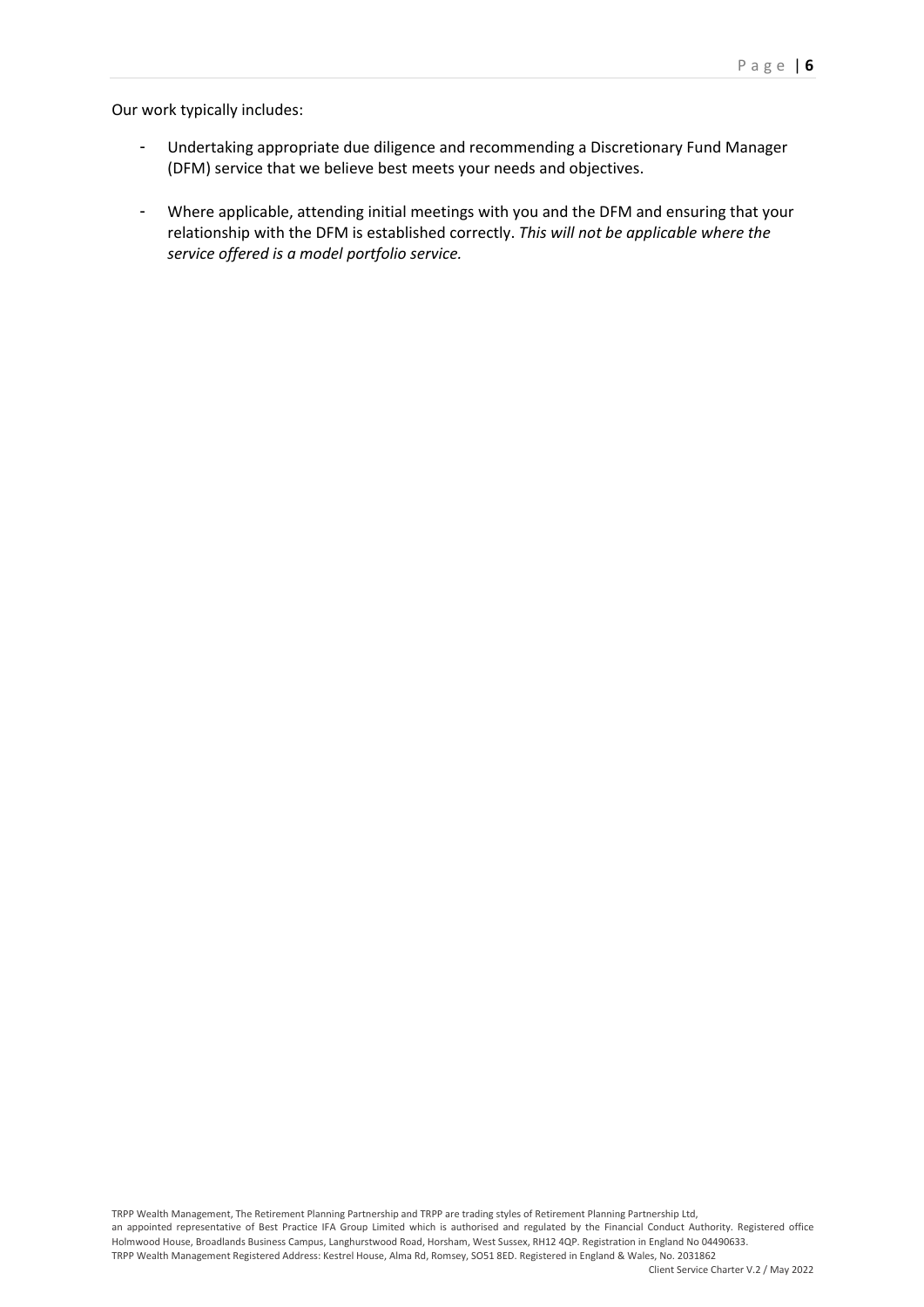## *3. How we charge*

We are fee-based financial advisers. This means we provide you with a costing for our services in much the same way as other professional services you might employ.

The amount we charge depends on a number of different factors such as the amount of time it will take to assess your circumstances and make our recommendations, the sum of money you are investing and the amount of research involved. The complexity of the area in which you are seeking our advice will influence these factors.

We will always be completely transparent about our fees and ensure that you are comfortable and in complete agreement before we proceed. You will not be surprised by any unexpected bills and we will explain the costs of any financial products in full, at outset, and on a regular basis after that.

#### *Initial advice service*

We charge fees for initial advice based either on a percentage of the amount invested, an hourly rate or a fixed amount. In certain circumstances it may be preferable to use one basis over another. We will discuss the most suitable solution for your needs.

#### **Percentage of investment capital involved, normally for new instructions which entail the use of financial products.**

This would be a one-off charge made at the point the new financial product is put in place. The percentage is rounded **up to 1 decimal place**.

| <b>Band Value</b>      | <b>Percentage Fee</b> |
|------------------------|-----------------------|
| For the first £50,000  | 3%                    |
| £50,000 to £100,000    | 1%                    |
| £100,000 to £500,000   | 0.5%                  |
| £500,000 to £1,000,000 | 0.25%                 |
| Over £1,000,000        | 0.1%                  |

In some circumstances it may be necessary to work on an hourly rate or fixed cost basis rather than this scale and you will be advised if this is the case.

*Example 1: If you invest a lump sum of £150,000, we would charge an initial 'adviser charge' of £2,250.* 

*£50,000 x 3 % = £1,500*

*£50,000 x 1% = £500*

*£50,000 x 0.5% = £250.* 

*Total £2,250 which equates to a blended initial charge of 1.5% of £150,000*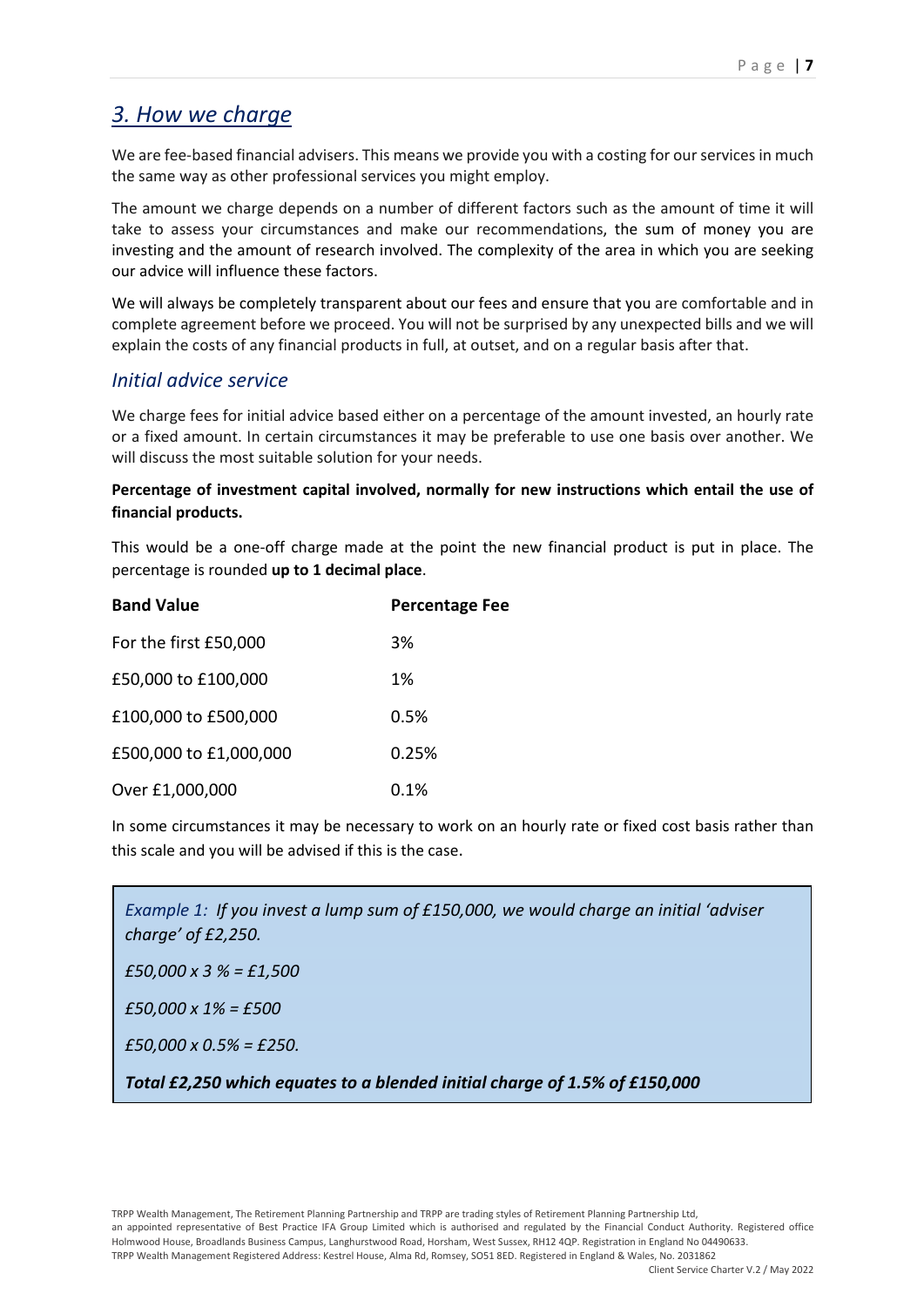*Example 2: If you invest a lump sum of £500,000, we would charge an initial 'adviser charge' of £4,000.* 

*£50,000 x 3 % = £1,500*

*£50,000 x 1% = £500*

*£400,000 x 0.5% = £2,000.* 

*Total £4,000 which equates to a blended initial charge of 0.8% of £500,000*

*Example 3: If you invest a lump sum of £1,100,000, we would charge an initial 'adviser charge' of £5,500.* 

*£50,000 x 3 % = £1,500*

*£50,000 x 1% = £500*

*£400,000 x 0.5% = £2,000*

*£500,000 x 0.25% = £1,250*

*£100,000 x 0.1% = £100*

*Total of £5,350 = which equates to a blended initial charge of 0.49% rounded up to 1 decimal place = 0.5% x £1,100,000 = £5,500*

#### *Decency Charge*

Regardless of the investment holdings, we apply a cap to overall **initial** charges in any annual period of £25,000.

You will normally have a choice as to how you pay the initial fee.

It is possible for our fees to be covered by way of integrating them into the charging structure of a financial product, in the form of a management fee. However, this option can only be considered at a time when the use of a financial product is deemed suitable for your needs, and it must be in accordance with your instructions.

If this option is not available to you, then our fees would need to be settled by way of an invoice, which would be sent to you after the completion of our work. Regardless of the advice we give you, you can always choose to pay for our advice in this manner rather than as part of your investments, if you prefer.

#### *For Protection / Annuity plans*

When arranging protection or annuity policies we will be paid commission by the product provider. The payment amount will be disclosed on a personalised illustration provided to you before the plan is set up.

#### *Regular contributions*

When you wish to pay regular contributions, we will arrange this on a time costed basis.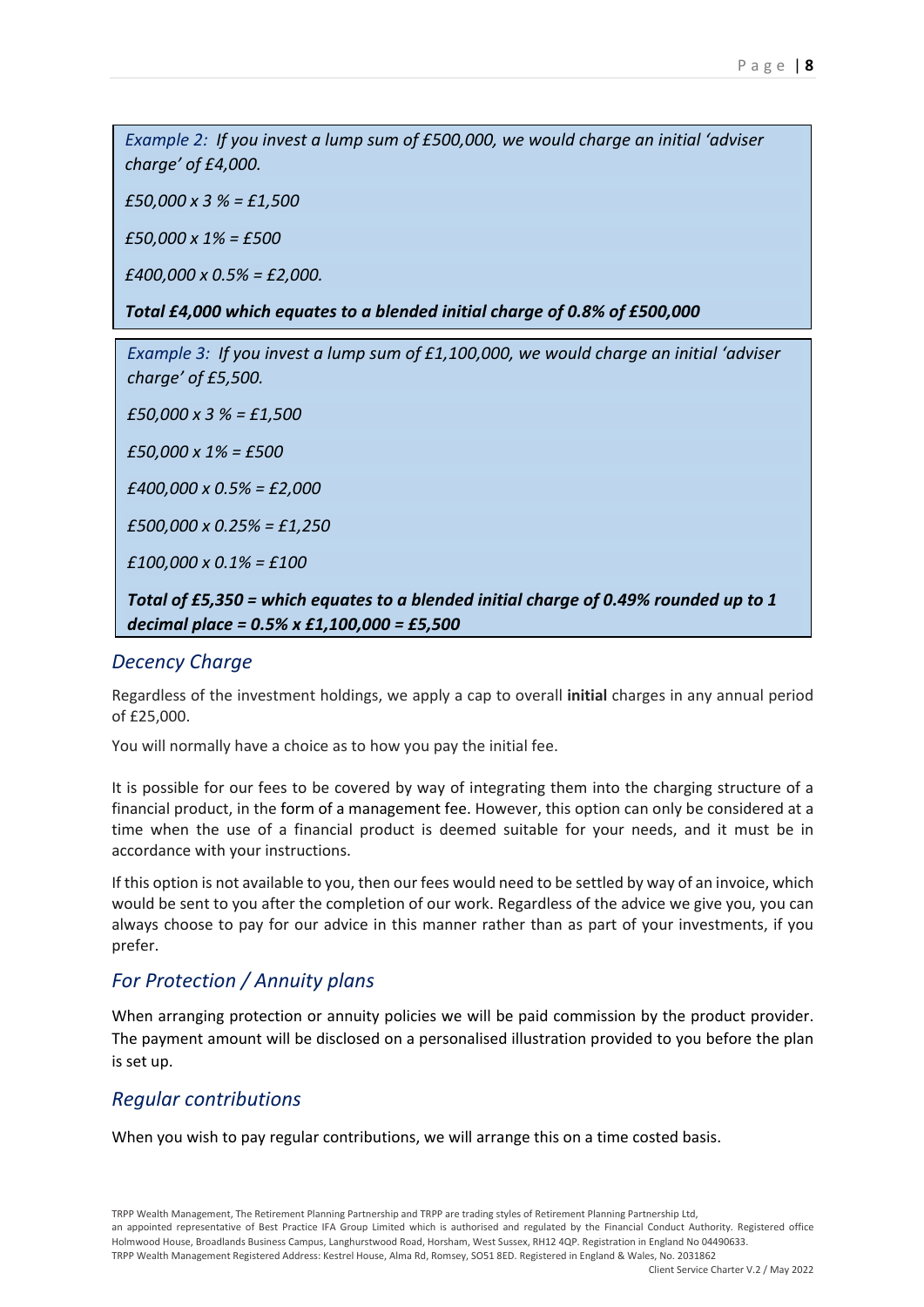### *Covering the cost of our time*

Should we undertake research and analysis work on your behalf it may be appropriate, or you may opt to pay us by hourly rate. Also, if we conduct research and analysis and you decide not to take up our recommendations, we reserve the right to charge you a fee to cover our time. This will typically be represented by a rate of £220 per hour for a Financial Adviser and £140 for a Paraplanner. Additionally, the involvement of administrative staff is represented by a rate of £80 per hour.

The time taken to conduct research and analysis will vary and below we have set out some examples ranging from less complex to more complex. These are a guide, but should you wish to us to work in this way we will estimate the total cost for you in advance of commencing work if you wish. You may ask us not to exceed a specified amount.

#### *Hourly rates*

| Financial adviser | £220 per hour |
|-------------------|---------------|
| Paraplanner       | £140 per hour |
| Administration    | £80 per hour  |

### *Examples of Hourly Fees*

#### *Example 1:*

*For a straightforward, non-complex investment recommendation such as contributing the annual allowance into a stocks and shares ISA, the costs may typically be as follows:*

*Financial Adviser: 2 hours at £220 per hour Paraplanning work: 1 hour at £140 per hour Administrator work: 1 hour at £80 per hour*

*Total: £660.00*

#### *Example 2:*

*For a more complex review and recommendations encompassing several existing pensions and investments, the costs may typically be as follows:*

*Financial Adviser: 10 hours at £220 per hour*

*Paraplanning work: 5 hours at £140 per hour Administrator work: 6 hours at £80 per hour*

#### *Total: £3,380*

#### *Example 3:*

*For a very complex review and recommendations encompassing several existing pensions and investments, consideration of issues such as the Annual and Lifetime Allowance, inheritance tax planning and working with other professionals, the costs may typically be as follows:*

*Financial Adviser: 30 hours at £220 per hour Paraplanning work: 8 hours at £140 per hour Administrator work: 20 hours at £80 per hour*

*Total: £9,320*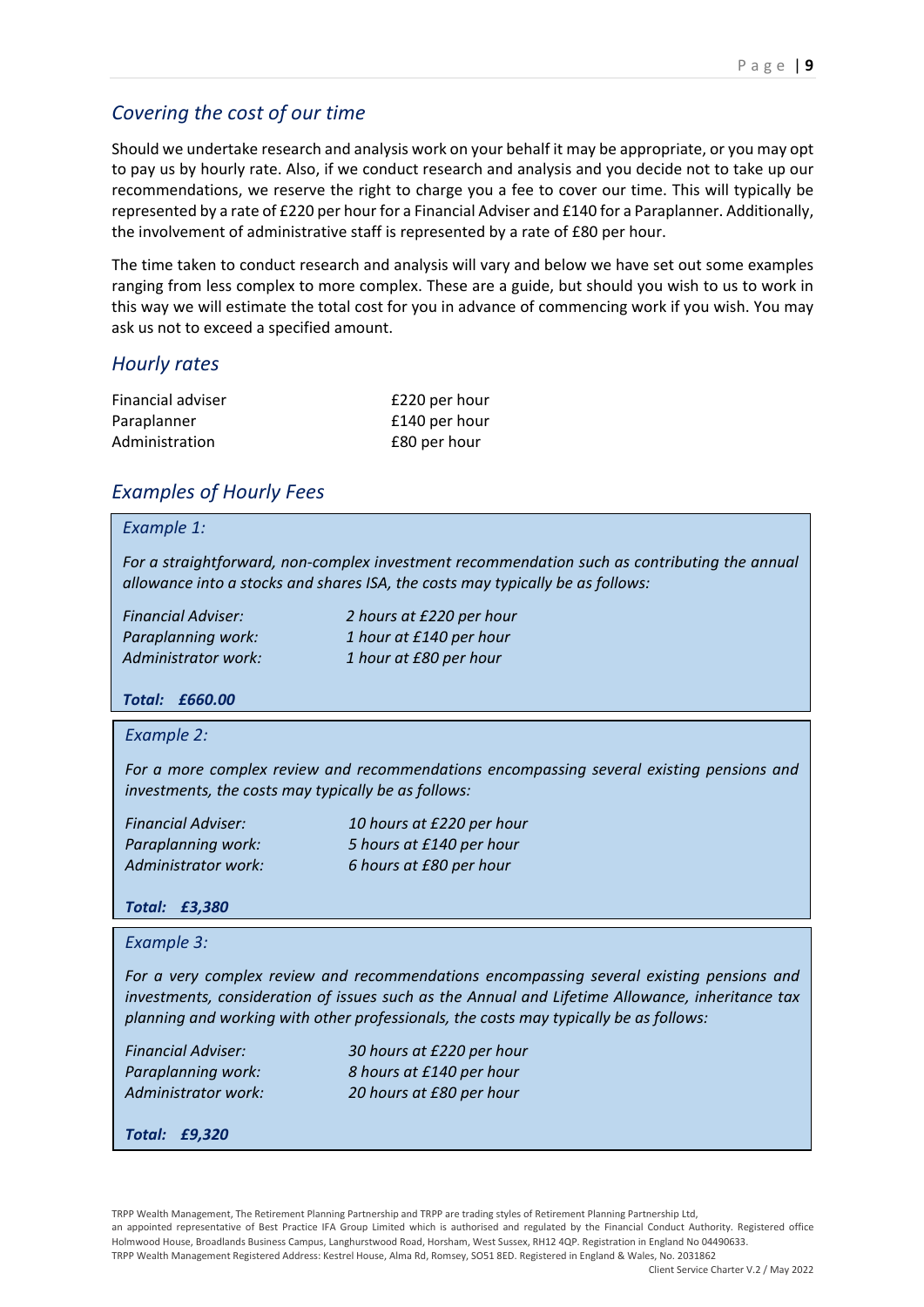### *Ongoing advice and review service*

We like to work with clients on a long-term basis.

Following the completion of our initial advice, we will provide you with a level of ongoing service which will depend on the complexity of your affairs and the contact you require.

Whether you have a sizable and complex portfolio of products, or one or two modest investments, it is important to consider how these should be managed going forward.

We can provide an ongoing review service designed to expertly maintain and monitor your portfolio. The benefit of this is to ensure that your objectives and attitude to risk are correctly aligned with your holdings over an extended period of time.

In addition, ongoing advice services ensure that developing and future financial objectives are considered. Furthermore, aspects of your financial arrangements can change over time, including your goals and risk profile as well as the underlying asset's risk characteristics. Our ongoing review service can help adapt and position your arrangements to manage such changes and influencing factors.

The availability of some services is dependent upon the type of financial plan we implement for you. Our typical fee is shown below:

#### *Service Charge*

0.75% or 0.5% per annum, based upon the prevailing value of your portfolio. Examples as follows:

| Example 1:                                                                                                                 | Example 2:                                                                                          |
|----------------------------------------------------------------------------------------------------------------------------|-----------------------------------------------------------------------------------------------------|
| Portfolio value < £500k fee is 0.75% per year<br>Portfolio value of $£150k = £1,125$ per year,<br>normally payable monthly | Portfolio value > £500k fee reduces to<br>0.5% per year<br>Portfolio value £610k = £3,050 per year, |
|                                                                                                                            | normally payable monthly                                                                            |

The *Decency Charge* referred to earlier also applies separately to annual fees which will be capped at £25,000 per annum.

The ongoing services which we will provide are set out in the following table together with the cost of the different service levels which are categorised based on the level of funds being managed.

You will be provided with details of the ongoing costs of our service together with any product and investment charges and costs in percentage and monetary terms before you proceed with any investment.

There may be circumstances where we need to charge a higher fee to cover the cost of the time to do the work involve and we will let you know the options should this need arise.

#### **NOTE: TRPP Wealth Management (TRPP) is a firm of Chartered Financial Planners and an Appointed Representative of Best Practice IFA Group Limited.**

**Currently neither our initial or ongoing fees are subject to VAT. Best Practice is VAT registered and therefore any services provided which do not result in a financial product will be subject to VAT.**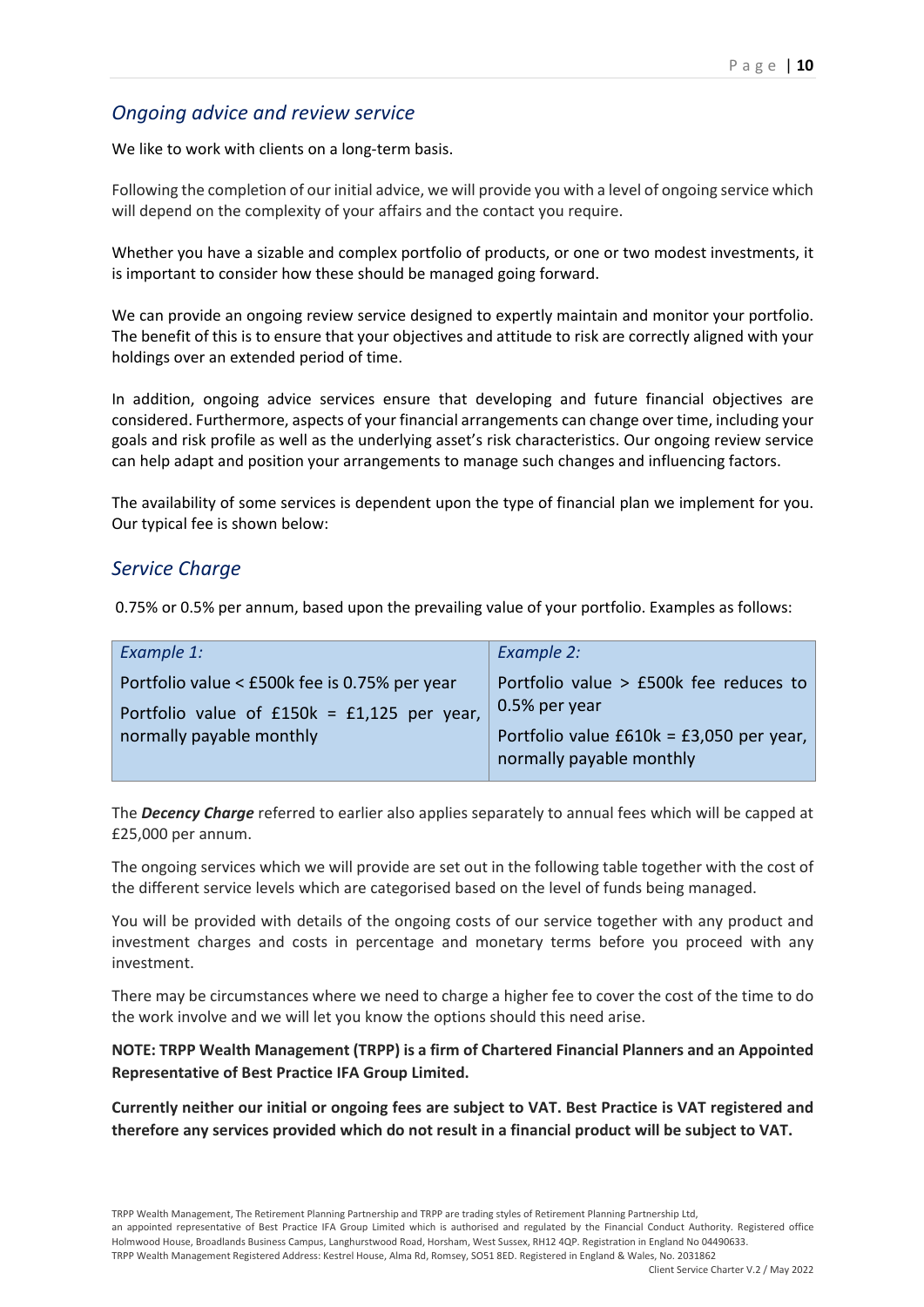# *4. Our Ongoing Service Levels*

| <b>Ongoing Service Levels</b>                                                                                                                                                | Reactive<br>(A)<br><b>Transactional</b><br>service | <b>Annual review</b><br>(C)<br>Up to £500,000 | <b>Optimal</b><br>(D)<br>£500,000 plus |
|------------------------------------------------------------------------------------------------------------------------------------------------------------------------------|----------------------------------------------------|-----------------------------------------------|----------------------------------------|
|                                                                                                                                                                              |                                                    |                                               |                                        |
| Unlimited Access to Adviser / Support Team                                                                                                                                   | N                                                  | Y                                             | Y                                      |
| You will be able to call us for advice on your investments or<br>other financial matters at any time                                                                         | N                                                  | Y                                             | Y                                      |
| Valuation of your investments                                                                                                                                                | On request                                         | Annually                                      | 6 Monthly                              |
|                                                                                                                                                                              |                                                    |                                               |                                        |
| Invitation to review meeting                                                                                                                                                 | On request                                         | <b>Annually</b>                               | Annually                               |
| Updating of fact find and reviewing existing products / services On request<br>to assess they are still suitable.                                                            |                                                    | Y                                             | Y                                      |
| We will review your attitude to risk to confirm the ongoing<br>appropriateness of your portfolio                                                                             | On request                                         | Υ                                             | Y                                      |
| Recommend changes to underlying investments as part of the<br>review as and when appropriate                                                                                 | On request                                         | Y                                             | Y                                      |
| Ongoing tailoring to specific financial goals and objectives to<br>reflect any changes in your needs                                                                         | On request                                         | Y                                             | Y                                      |
| Maintaining tax efficiency within your investments where<br>possible                                                                                                         | On request                                         | Y                                             | Y                                      |
|                                                                                                                                                                              |                                                    |                                               |                                        |
| Access to the TRPP Wealth Platform                                                                                                                                           | N                                                  | Y                                             | Y                                      |
| Choice of investment approach - Access to Discretionary<br>Managed strategies or advised investment portfolio based on<br>TRPP approved fund list                            | Initial input                                      | Y                                             | Y                                      |
| Referral to 3rd parties services- solicitors / accountants /<br>mortgage advice                                                                                              | N                                                  | Y                                             | Y                                      |
| Cashflow modelling and lifestyle planning                                                                                                                                    | N                                                  | Y                                             | Y                                      |
|                                                                                                                                                                              |                                                    |                                               |                                        |
| Provision of relevant information for self-assessment tax<br>returns if required                                                                                             | By agreement                                       | Y                                             | $\mathsf{Y}$                           |
| Percentage cost of funds under management per<br>annum<br>*If this percentage is not sufficient to cover the time for the work involved you will be told what the extra cost | Time costed<br>based on<br>hourly rates            | $0.75%$ *                                     | 0.50%                                  |

*will be before work commences*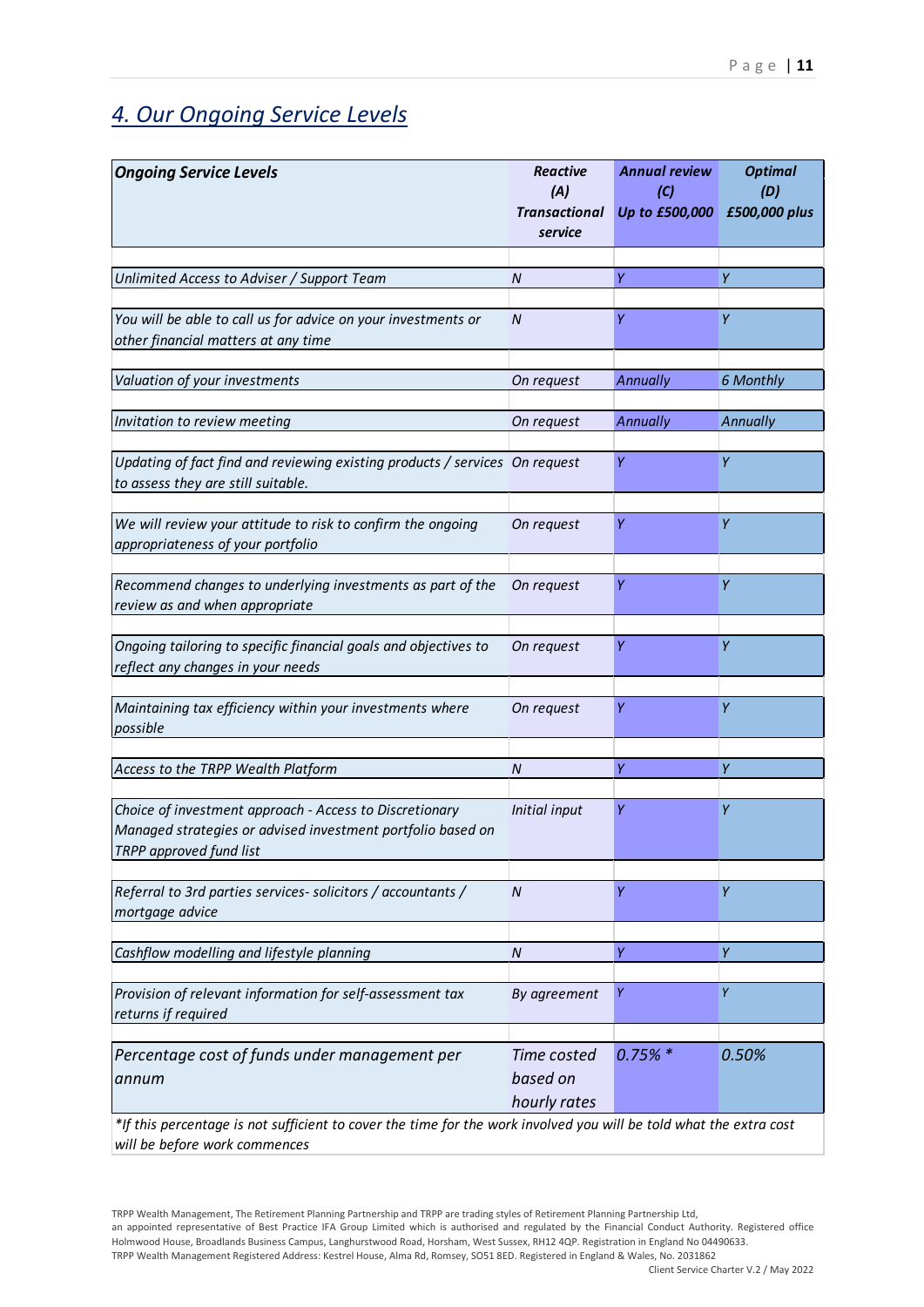## *Examples of first year combined fees*

| Example 1:                       | Example 2:                       | Example 3:                        |
|----------------------------------|----------------------------------|-----------------------------------|
| Portfolio value of £350k initial | Portfolio value of £100k initial | Portfolio value of £1.2M initial  |
| fee $1\% = £3,500$               | fee $2% = £2,000$                | fee $0.5% = £6,000$               |
| Portfolio value Ongoing fee      | Portfolio value Ongoing fee      | Portfolio value Ongoing fee       |
| £2,625 per year                  | £750 per year                    | £6,000 per year                   |
| Total fees for first year £6,125 | Total fees for first year £2,750 | Total fees for first year £12,000 |

\*Please note that funds under management will fluctuate and the fees payable will change, depending on the value of your investment.

### *Opting Out*

You may decide to "opt-out" of any ongoing review service. Fees will continue to be applied up to the day that we receive your written or verbal confirmation that our ongoing service is no longer required. From this point on we will no longer provide the services detailed under the "Ongoing review service" section of this agreement.

You are free to do so, however, please take note of the following important points:

- If your financial circumstances, objectives, or attitude to risk change over time, the structure of your investment portfolio may no longer remain suitable
- As financial markets fluctuate, the way your assets are allocated in your portfolio may become unbalanced and ultimately expose you to more equity risk than you wish to accept
- Any negotiated discounts may cease should you opt out of ongoing services.

You may opt back into ongoing review services at any time.

### *Other Charges*

Depending on the services we provide, there may be costs and charges (including taxes), not charged by us, but related to the financial products we arrange for you. These charges may be one-off charges (payable up front) or charges payable on an ongoing basis. For example:

- **Service costs:** If your investments are held on a platform (an online investment administration service) or held with a DFM, the platform provider / DFM will make a charge for administering / managing your investments.
- **Investment costs:** These are the costs relating to the manufacturing and managing of your investments – for example, fees charged by the investment fund manager, costs relating to investment transactions.

#### **We'll always disclose any third-party costs as part of making our recommendations.**

#### *Aggregated costs and charges*

*Before we provide you with our advice, we will add together all the costs and charges payable so that you are able to understand the overall costs of our services and recommendations. This is referred to as aggregated costs and charges information.* 

*We will confirm the actual aggregated costs and charges based on our recommendations within our suitability report or state name of other document where aggregated costs and charges information will be provided.*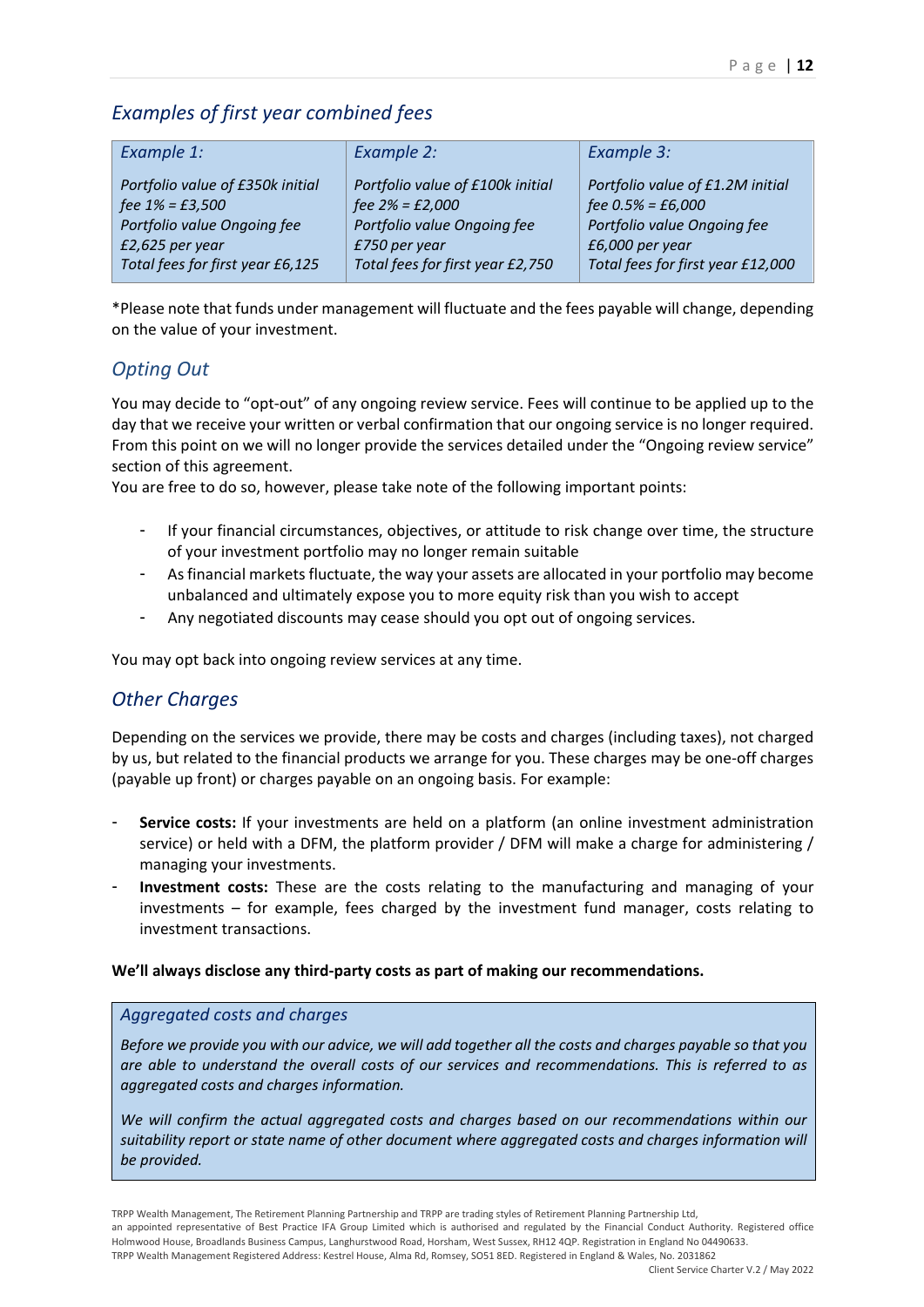### *Refunds and Cancellation Policy*

Fees are payable subsequent to our Professional Advice Services being provided, and therefore refunds are not available in normal circumstances. Fees paid in respect of regular or annual services are not refundable. However, any ongoing services may be cancelled upon request. Please also see "Right to Cancel" in the **Terms of Engagement,** in respect of cancelling individual products or policies.

Should a refund be required due to any element of dissatisfaction on your part, this should be approached via our normal Complaints procedure as outlined in the **Terms of Engagement**. We will try to resolve the issue to your satisfaction, which may include offering a discretionary refund.

#### *What is not included in our fees?*

Will Writing, advice on trusts outside of a product and complex tax calculations/advice. In addition, we will pass on any third-party expense such as Capital Gains Tax (CGT) reporting or third-party discretionary management fees which we may be invoiced on your behalf.

If we do need to charge you for any of these services a fee will be agreed with you in advance. Neither our firm nor our employees are qualified to render legal or accounting advice or to prepare any legal or accounting documents. It is hereby understood and agreed that the onus is on you, the client, to refer to a solicitor or accountant any point of law or accountancy that may arise during the course of discussions with us.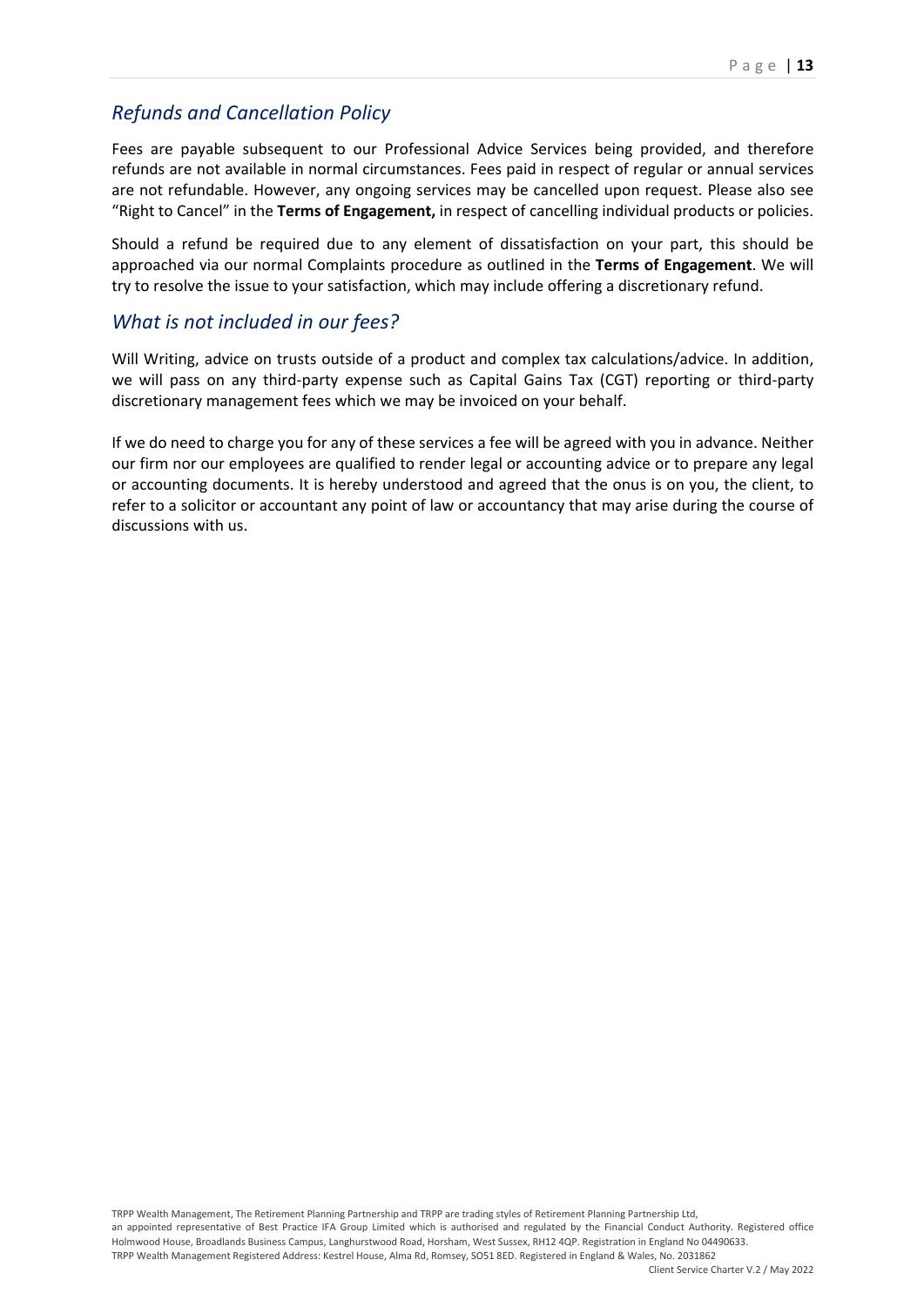## *5. Terms of Engagement*

TRPP Wealth Management (TRPP) is a firm of Chartered Financial Planners and an Appointed Representative of Best Practice IFA Group Limited, which is a network that promotes a high level of market standards through the provision of back-up resource, technology, training, and support. Best Practice IFA Group Limited is authorised and regulated by the Financial Conduct Authority. The registration number is 223112 and a full list of Appointed Representatives can be found on the FCA register [www.fca.org.uk/firms/systems-reporting/register.](http://www.fca.org.uk/firms/systems-reporting/register)

#### *Advice Services*

The firm is authorised to advise on and arrange Life Assurance, Pensions and Investments. We are bound by the rules of the FCA.

TRPP are authorised to provide products and services to UK residents, whilst on UK soil.

The definition used of a "UK resident" is very simply, based on "habitual residency", which will be achieved if the individual has been in the UK for 183 or more days in the previous 12 months.

We offer **independent** investment advice. This means that we consider a wide range of financial strategies and products. We are constantly reviewing the market to ensure that the services and products we offer are appropriate for our clients.

Where we recommend particular investment strategies and products to you, these will be selected based on your personal circumstances, financial goals, and objectives. We'll consider a number of factors, including the services you need, your investment experience, the cost of investing, how much risk you are prepared to accept, how much risk you need to take in an investment product and how much of a drop in its value you could withstand.

#### *Investment Objectives and Restrictions*

Following the issue of this document, any subsequent advice or recommendation offered to you will be based on your stated objectives, acceptable level of risk and any restrictions you wish to place on the type of investments, policies, or companies you are willing to consider. Details of your stated restrictions and objectives will be included in the Suitability Report we will issue to you to confirm our recommendation. Unless confirmed in our initial discussion, to the contrary, we will assume that you do not wish to place any restrictions on the advice we give you.

We do not provide advice in relation to individual share holdings. If this is something you need assistance with, we can refer you to a stockbroker.

We don't provide advice on options, futures, and other derivative contracts as we believe that these are unlikely to be suitable for our clients.

### *Call recording*

All telephone calls are recorded for regulatory and training purposes and these will be referred to as part of our advice records. All call recordings will be used to minimise ambiguity in our discussions or instructions received and are encrypted for security and integrity purposes. These records will be kept in line with regulatory and statutory requirements and will be retained for a period of at least 6 years.

In order to meet our regulatory obligations; calls concerning advice and transactions may not be carried out via our adviser's mobile phone number, and any such calls will need to be conducted through the recorded office number stipulated.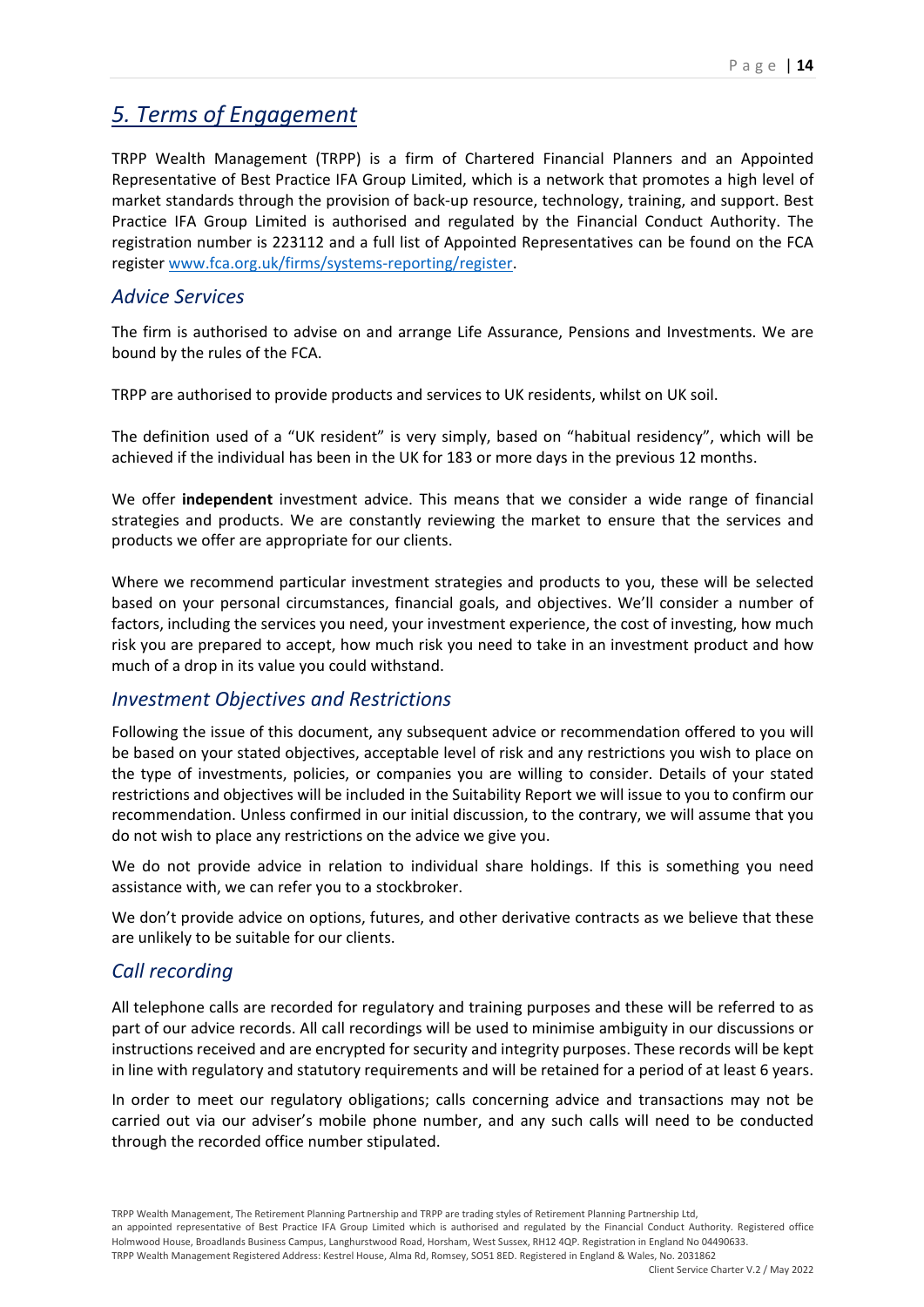### *Advice options*

We offer a variety of advice options including:

- Full Advice (Full Financial Review based on all aspects of financial planning)
- Focused Advice (approaching limited aspects of financial planning only)
- Execution only (for one-off transactions instructed by you)

We will confirm which of these advice options will be provided prior to your agreement to proceed and where you have elected for a Focused Advice service; we will provide information about the types of product and areas of advice that we will consider for our recommendation.

#### *Transacting business*

By signing these terms of business, you are giving your adviser permission to accept paper, electronic and verbal\* instructions to transact business on your behalf. This will be especially relevant to switching investment funds. Any instruction received will be considered genuinely given and duly authorised.

\*[Verbal instructions will only be taken where call recording is in place and a copy of the call recording must be retained for record purposes.]

#### *Termination*

You or we may terminate our authority to act on your behalf at any time without penalty. Notice of this termination must be given in writing. The termination will be without prejudice to the completion of transactions already initiated if this is the case.

Any transactions effected before termination are due a proportion of any charges for services accrued and shall be settled to the date of notification. Once signed, this agreement shall apply until such time as it is superseded, replaced, or terminated.

#### *Client Money*

The firm does not handle clients' money. We never accept a cheque made out to us (unless it is a cheque in settlement of fees, charges, or disbursements for which we have sent you an invoice, which would be made payable to Best Practice IFA Group Ltd) or handle cash.

### *Client Classification*

Each client with whom the firm does business is categorised to identify the level of regulatory protection applied. We believe in providing our clients with full regulatory protection and we propose to classify you as a 'Retail Client' for investment purposes. Where you have been classified as anything other than Retail, this may affect the level of protection available to yourself from the Financial Ombudsman Service, though these restrictions will be highlighted to you at the time of classification.

#### *Data Protection*

We collect and process your personal data (as such term is defined in the UK General Data Protection Regulation ("GDPR")) in the course of providing our services. We are a data controller (as the term is defined in the GDPR) of such personal data. Full details of how we process personal data can be found in our Privacy Notice, a[t https://www.trpp.co.uk/trpp-document-library](https://www.trpp.co.uk/trpp-document-library) OR which is provided with this Client Service Charter.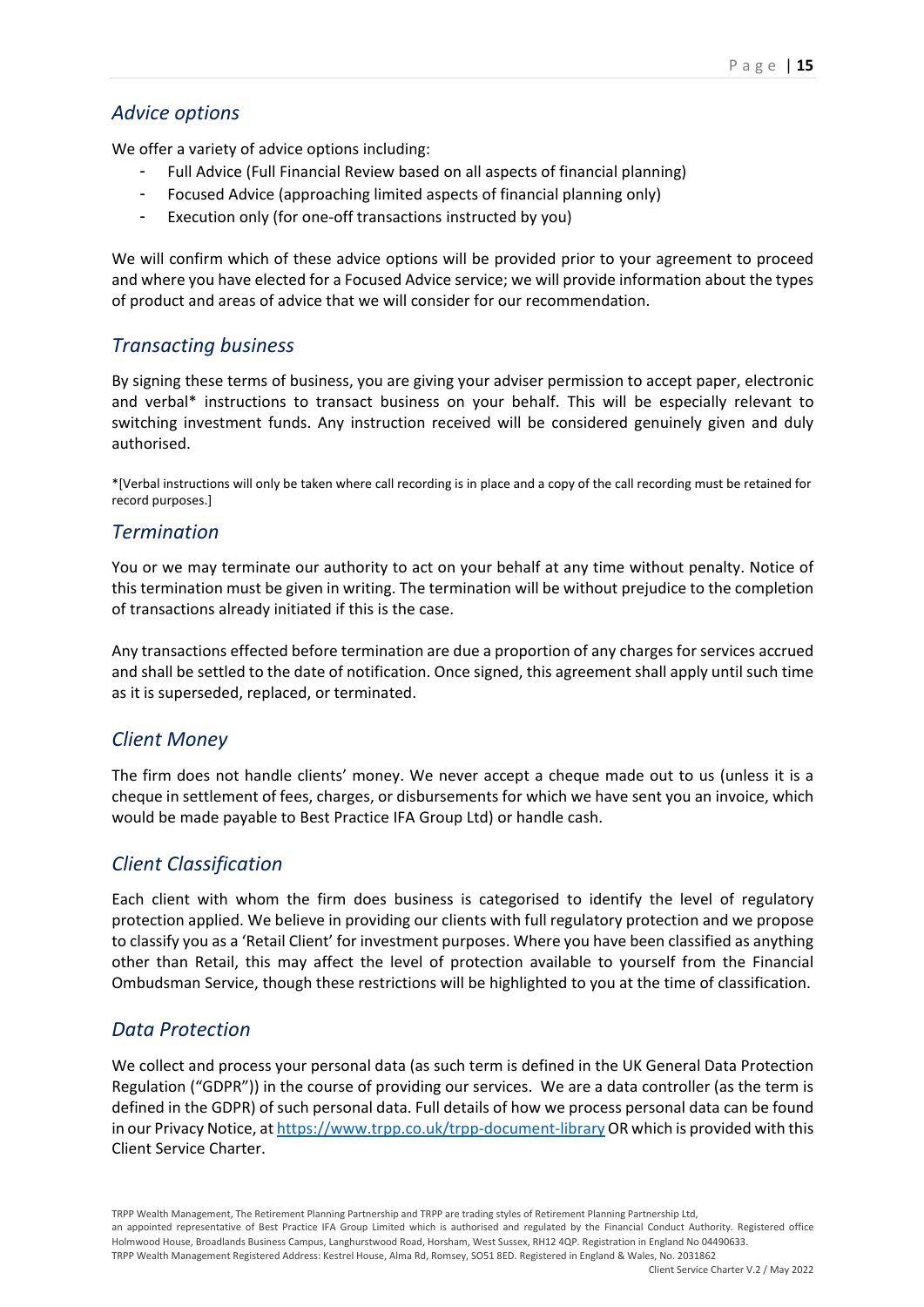We may collect and process personal data in relation to your health where you provide this either in a written application or by speaking with an adviser. This data will be collected and processed in accordance with our Privacy Notice and used solely for the purpose of researching and advising on one or more products to suit your needs and assisting you with the application for and ongoing management of such products. We may also pass this data to third party organisations of certain types, specifically:

- Best Practice IFA Group Limited
- Service providers necessary for the provision of our services
- Financial service providers
- Financial product providers
- Financial comparison platforms
- Financial applications such as cash flow modelling

Any such sharing of data is expressly for the purpose of providing you with the best possible advice and financial outcomes. We do not pass your data to third party organisations for marketing purposes.

In order to collect and process this data, we require your consent by signing this agreement, or the separate GDPR Consent Form provided to you. This consent can be withdrawn at any time. **Please note that we cannot provide a full range of services without such consent, and withdrawal of consent is likely to require us to cease providing our services to you.**

**Please tick this box to confirm you understand and consent to our processing of personal data relating to your health and our passing such special category data to third party organisations of the types listed above.** *\* Health information is important for most financial planning, and in some areas is it necessary such as mortgage, protection and drawing pensions benefits.*

From time to time we send our clients information promoting our services, or other similar services in which we believe you might be interested. If you would prefer not to receive this information, please tick the box below. Alternatively, please contact The Data Protection Officer on 01403 334455 or in writing at Broadlands Business Campus, Langhurstwood Road, Horsham, West Sussex, RH12 4QP.

#### **Please tick this box if you do not wish for us or any company associated with us to contact you for marketing purposes by e-mail, telephone, post, or SMS.\***

**\*where client is under the age of 16 consent must be given by either the parent or legal guardian for this data to be processed.**

#### *Material Interest*

Occasions can arise where we, or one of our customers, will have some form of interest in business that we are transacting for you. If this happens, or we become aware that our interests or those of one of our other customers conflict with your interests, we will inform you in writing and obtain your consent before we carry out your instructions and detail the steps we will take to ensure fair treatment.

We have arrangements in place to ensure our clients are treated fairly, and we have a conflict of interest policy in place to help us manage the risks. You may ask for a copy of this policy at any time. This is intended to operate, monitor and maintain effective organisational and administrative arrangements with a view to taking all reasonable steps to prevent conflicts of interest.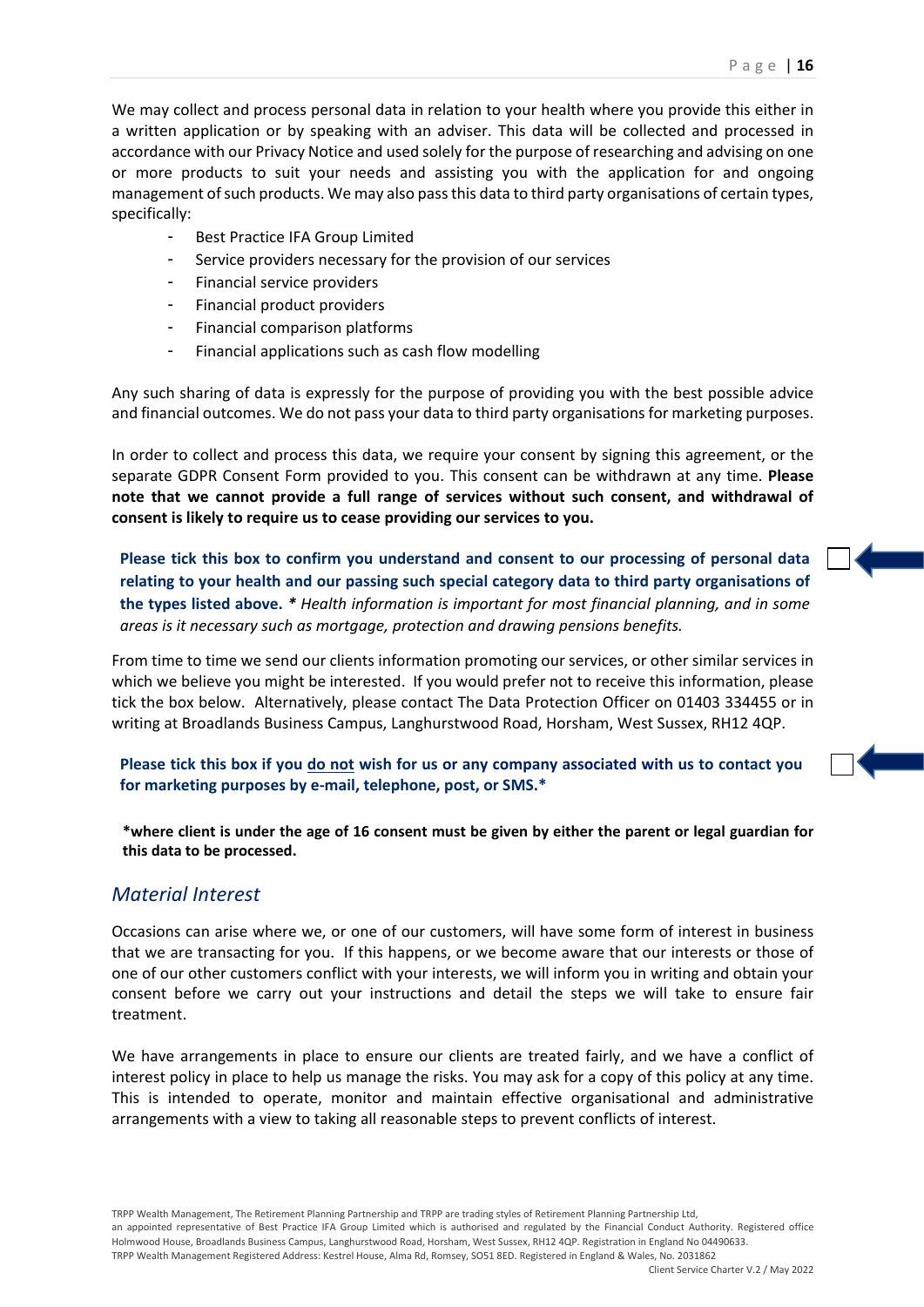### *Benchmark Capital*

Best Practice IFA Group, of which we are a member, is a subsidiary of Benchmark Capital Limited, which is wholly owned by Schroders plc. In the interest of disclosure, the companies that fall under Benchmark Capital Limited include Fusion Wealth Limited and Bright Square Pensions which may feature in recommendations made to you. Additionally, as Benchmark Capital is associated with Schroders, you may receive advice recommendations for funds that are managed by Schroders (including Cazenove Capital). Benchmark Capital also have investments in other financial services firms, such as Rayner Spencer Mills Research (RSMR). RSMR are a specialist investment fund rating agency that provide impartial, whole of market fund recommendations.

Fusion Wealth offer a discretionary fund management investment solution which may be recommended if it is suitable, this service consumes research services from RSMR. The Fusion Wealth discretionary fund management investment solution, offered under the brand "Schroders Investment Solutions", may contain funds associated to the Schroders Group where the funds help to meet the objectives of the model, Fusion Wealth also offer a range of investment funds. For clarity the use of Schroders Investment Solutions is not mandated and would only be used where it is a suitable solution to meet your financial objectives. All recommendations are made for the best interest of our clients, not the business, and Benchmark Capital group aims to create cost effective solutions and efficiencies which can benefit both consumers and our members. A board of directors have been appointed to maintain oversight and control of the companies within Benchmark Capital, and procedures are in place to monitor and safeguard our consumer's best interests.

TRPP is majority owned by Benchmark Capital Limited. This connection will in no way influence our recommendations made to you from our group of companies, and we have procedures in place to maintain our independent status.

#### *Right to Cancel*

We will inform you of your statutory right to cancel and the timeframes applicable in which to cancel, for life or pension contracts this is usually 30 days. However, there will be occasions where no statutory rights are granted, although this will be explained before any contract is concluded.

#### *Complaints*

Our complaints procedures are available on request. If you wish to register a complaint, please contact us in writing or e-mail to the "Complaints Manager[" complaints@benchmarkcapital.co.uk](mailto:complaints@benchmarkcapital.co.uk) Benchmark Capital Limited, Broadlands Business Campus, Langhurstwood Road, Horsham, West Sussex, RH12 4QP. Alternatively, you can telephone 01403 334455. If you cannot settle your complaint with us, you may be entitled to refer it to the Financial Ombudsman Service (FOS) further details of the FOS can be found at [www.financial-ombudsman.org.uk](http://www.financial-ombudsman.org.uk/) or by contacting them on *0800 023 4 567.*

#### *Compensation Scheme*

We are covered by the Financial Services Compensation scheme (FSCS) if we cannot meet our obligations. This is dependent upon the type of business, the circumstances of the claim and the eligibility of the claimant. Most types of investment, insurance, pension business and mortgages are covered by the FSCS up to specific limits, generally these limits are:

**Investments** – most types of investment business are covered for up to a maximum of £85,000. **Pensions** – most types of pension business are covered for up to a maximum of £85,000.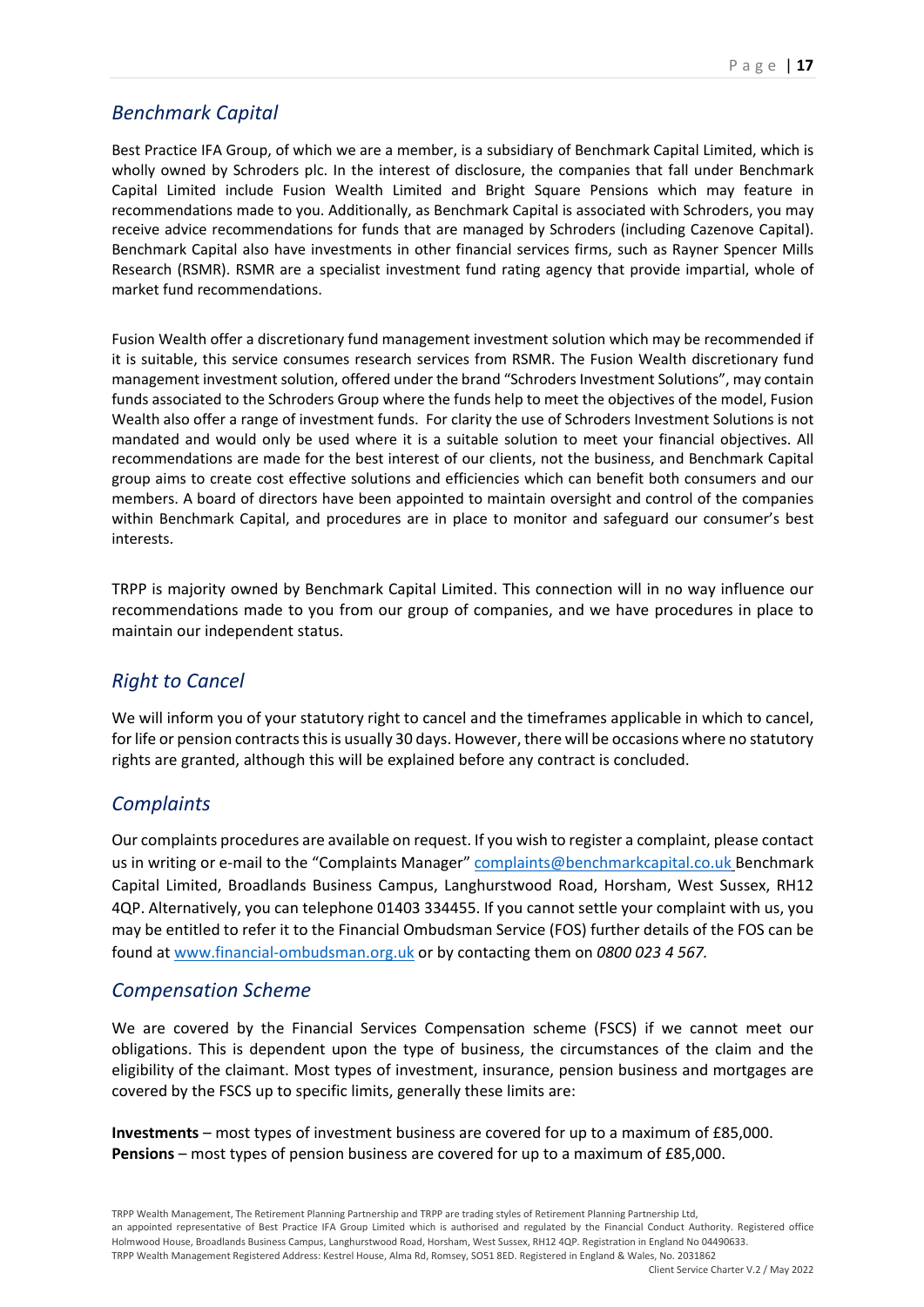**Insurance** – most types of insurance contracts are covered for 90% of the claim, without any upper limit.

**Mortgages** – advising and arranging is covered up to a maximum of £85,000

Further information about this compensation scheme arrangement and limits that apply to the various types of business can be found on the FSCS website - *www.fscs.org.uk* or by contacting them on *0800 678 1100.* 

#### *Law*

These Terms of Business are governed and shall be construed in accordance with English Law and the parties shall submit to the exclusive jurisdiction of the English Courts.

#### *Regulation*

MIFID II has introduced the requirement for Legal Entity Identifier's (LEIs) to be obtained for clients who are **companies, charities or trusts**. If you are a client who is a legal entity or structure, including a **company, charity or trust**, you will need to make arrangements to obtain a LEI code if you want the firm to continue to act on your instructions or make a decision to trade on your behalf from 3 January 2018 onwards. Your adviser will be able to provide further guidance on the application process.

#### *Target Market*

At TRPP any recommendation made by an adviser will be after completing the appropriate product governance in relation to target market of funds and is conducive to your attitude to risk and in line with your current circumstances and objectives.

#### *Fraud Prevention*

TRPP is committed to upholding the highest standards to identify and prevent money laundering, fraud, corruption and all other financial crime from occurring and to developing a culture and adhering to the standards as required by the UK Bribery Act 2010, Money Laundering, Terrorist Financing and Transfer of Funds Regulations 2017 and Proceeds of Crime Act 2002. To achieve this the TRPP will develop and maintain effective controls to prevent financial crime and will take all such matters extremely seriously.

Sophisticated fraud attempts via email are notoriously hard to detect and ever-increasing in complexity. TRPP will always remain vigilant and exercise caution whilst communicating with clients and will never send bank details or payment instructions via email, as it is not a secure medium. Should you ever receive such a request or instruction, please notify us immediately via telephone.

TRPP will verify your identity before undertaking any business with you. To do this we may use electronic identity verification systems and we may conduct these checks from time to time throughout our relationship, not just at the beginning. The check may leave a 'footprint' on your credit file, but it will not affect your credit rating.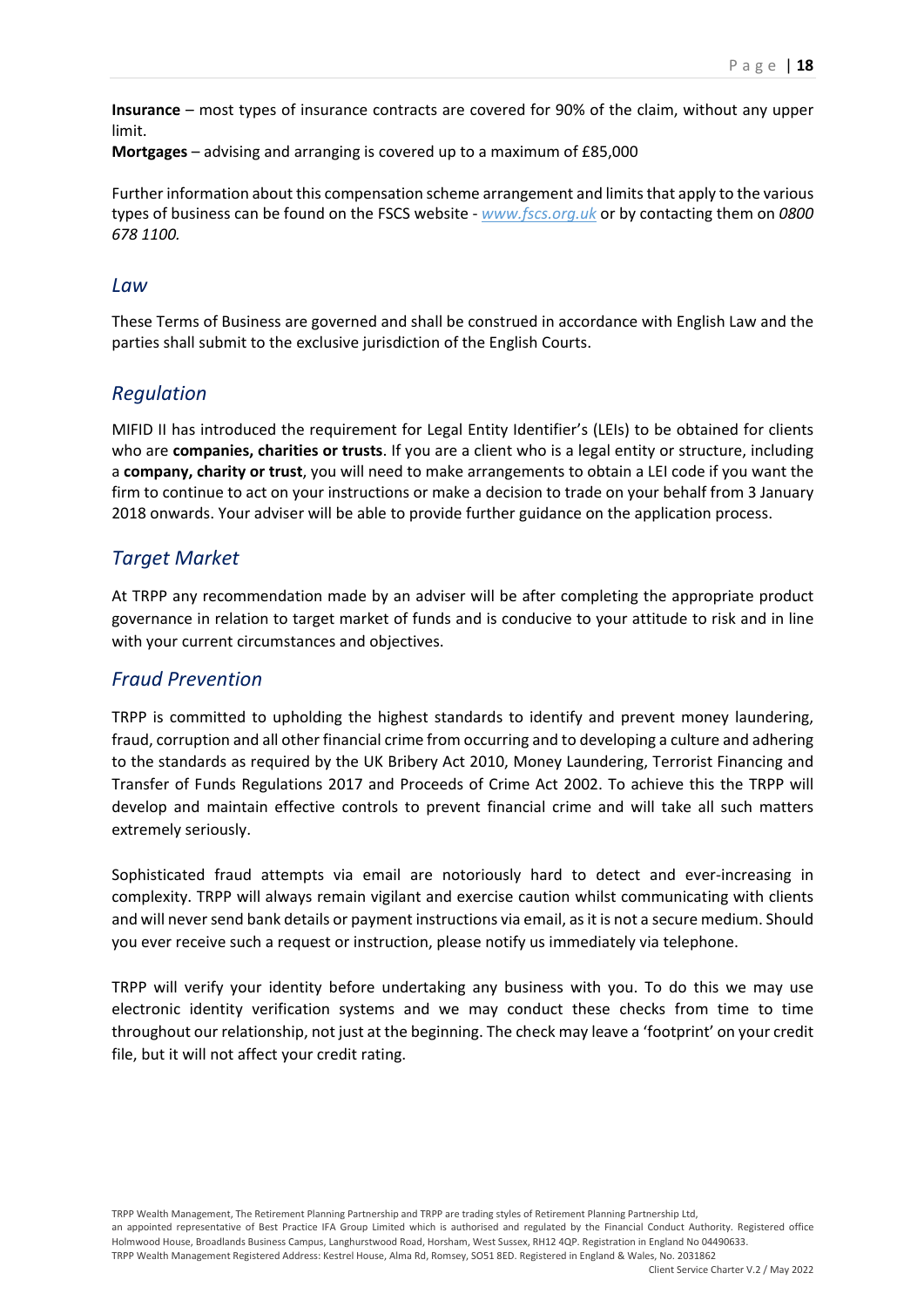# *6. Client Declaration*

**This document represents our standard Terms of Engagement, upon which we intend to rely. For your own benefit and protection, you should read these terms carefully before signing below. If you do not understand any point please ask for further information.** 

Our typical charges are based on the fees detailed in the 'Section 3 - How we charge' of this Agreement. This Agreement is designed to confirm and formalise our discussion regarding the services we provide.

Where our charges are based upon a percentage of the initial investment amount and/or ongoing contract value, we will confirm the fee in specific monetary terms. For funds under management with an agreed percentage based, charge, please be aware that as the fund grows the charge will increase. Where our charges are defined by an hourly rate, we will provide an estimate of the overall cost to you before proceeding. You should seek legal advice in respect of your own specific requirements to ensure the validity of this agreement.

An invoice in respect of Professional Advice Fees will be raised upon completion of the initial service, or upon completion of any associated transaction/s or product/s, to meet the cost of our services to you.

**Initial fees;** please select one of the following options:

but do not require any advice on these arrangements.

| Tick this box if you agree that our initial Fees are to be deducted from your investment |  |
|------------------------------------------------------------------------------------------|--|
| Tick this box if you agree to pay our initial Fees by invoice using cheque/bank transfer |  |

#### **Ongoing Review Services**; please opt in or out of ongoing services below:

| Tick this box if you agree to pay our agreed fee for ongoing review services, by<br>annual/monthly deduction from your investment, subject to availability from the<br>provider(s) |  |  |
|------------------------------------------------------------------------------------------------------------------------------------------------------------------------------------|--|--|
| Tick this box if you agree to pay our agreed fee for ongoing review services, by regular $\vert \vert$                                                                             |  |  |
| invoice using cheque/bank transfer                                                                                                                                                 |  |  |
| Tick this box if you do not require any ongoing services. Your investments will not be kept                                                                                        |  |  |
| under review, and any services you request in future may be subject to further charges                                                                                             |  |  |

#### **Pensions with safeguarded benefits** (please select one of the following options)

| Tick this box if you would like to review any pension arrangements with safeguarded            |  |
|------------------------------------------------------------------------------------------------|--|
| benefits (if this box is ticked you will be, if necessary, referred to an alternative adviser, |  |
| to advise you in this area who will also provide and talk you through the Service Charter      |  |
| Addendum).                                                                                     |  |
|                                                                                                |  |
| Tick this box if either you have no pensions with safeguarded benefits, or you do have         |  |

#### **Communications**

| Tick this box if you would like to use our 'Go Green' paperless service (you will need to |  |
|-------------------------------------------------------------------------------------------|--|
| maintain a current email address and notify us of any change)                             |  |